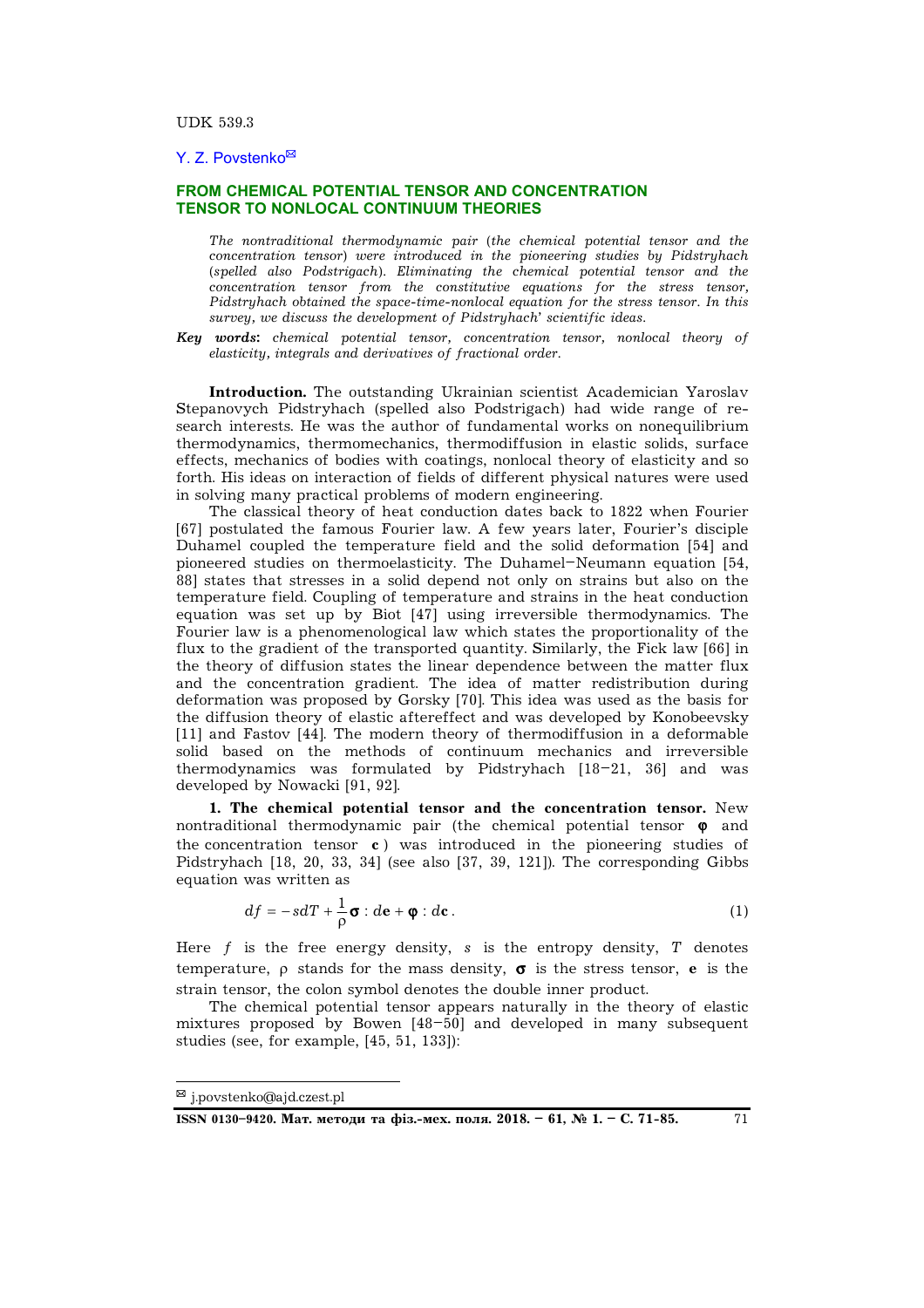$$
\mathbf{\Phi}_{(k)} = f_{(k)} \mathbf{I} - \frac{\mathbf{\sigma}_{(k)}}{\mathbf{\rho}_{(k)}},
$$
\n(2)

where the index in parentheses refers to the *k* th component of a mixture,  $\sigma_{(k)}$  is the partial stress tensor, **I** stands for the unit tensor.

When  $\sigma_{(k)} = - p_{(k)} I$ , where  $p_{(k)}$  is the pressure, the expression (2) reduces to the usual scalar chemical potential

$$
\varphi_{\{k\}} = f_{(k)} + \frac{p_{(k)}}{\rho_{(k)}}.
$$
\n(3)

The tensorial character of the chemical potential means that for solids the work of bringing the substance into volume depends on the direction. Similarly, the tensorial nature of the chemical potential can be associated with the crystal growth direction [129].

The concentration tensor **c** was connected with the anisotropic mass distribution [34] and with microscopic deformation [23, 28], was interpreted as the mass displacement tensor [116, 117, 119, 120]. A point defect in elastic continuum is described by the volume force

$$
\mathbf{F}(\mathbf{r}) = -\mathbf{a} \cdot \nabla \delta(\mathbf{r}),\tag{4}
$$

where **a** is a force dipole tensor [65, 81],  $\delta(\mathbf{r})$  is the Dirac delta function,  $\nabla$ denotes the gradient operator. Such elastic dipoles give rise to dia- and paraelasticity and after averaging can be treated as the concentration tensor **c** [41]). For isotropic point defects  $\mathbf{a} = a\mathbf{I}$  the averaging procedure resulting in the scalar concentration *c* was described by Kosevich and Kovalev [12]. The averaged tensor of elastic dipoles [81], in the mechanics of continuum medium can be viewed as a tensor state parameter – the analogue of the usual scalar concentration of dissolved substance.

Now we recall the main result of the paper [28]. Suppose that the principle of local equilibrium is fulfilled for each component of manycomponent deformable solid

$$
df_{(k)} = -s_{(k)}dT_{(k)} + \frac{1}{\rho_{(k)}}\sigma_{(k)} : d\mathbf{e}_{(k)}, \qquad k = 1, 2, ..., N,
$$
 (5)

According to Eringen [62], in the linear approximation the partial strain  $\mathbf{e}_{(k)}$  can be splitted into two parts

$$
\mathbf{e}_{(k)} = \mathbf{e} + \mathbf{\Psi}_{(k)},\tag{6}
$$

where **e** is the strain of the mass center,  $\boldsymbol{\psi}_{(k)}$  is the strain connected with microstructure. Hence,

$$
\rho_{(k)}df_{(k)} = -\rho_{(k)}s_{(k)}dT_{(k)} + \sigma_{(k)} : d\mathbf{e} + \sigma_{(k)} : d\psi_{(k)}.
$$
\n(7)

By summing over *k* from 1 to *N* and assuming that

$$
T_{(1)} = T_{(2)} = \dots = T_{(N)} = T \tag{8}
$$

$$
\rho f = \sum_{k=1}^{N} \rho_{(k)} f_{(k)}, \qquad \rho s = \sum_{k=1}^{N} \rho_{(k)} s_{(k)}, \qquad \sigma = \sum_{k=1}^{N} \sigma_{(k)}, \qquad (9)
$$

we get

$$
df = -sdT + \frac{1}{\rho}\boldsymbol{\sigma} : d\mathbf{e} + \frac{1}{\rho} \sum_{k=1}^{N} \rho_{(k)} \left( \frac{\boldsymbol{\sigma}_{(k)}}{\rho_{(k)}} - f_{(k)} \mathbf{I} \right) : d\boldsymbol{\psi}_{(k)} .
$$
 (10)

If we introduce the chemical potential tensor  $\bm{\varphi}_{(k)}$  according to the expression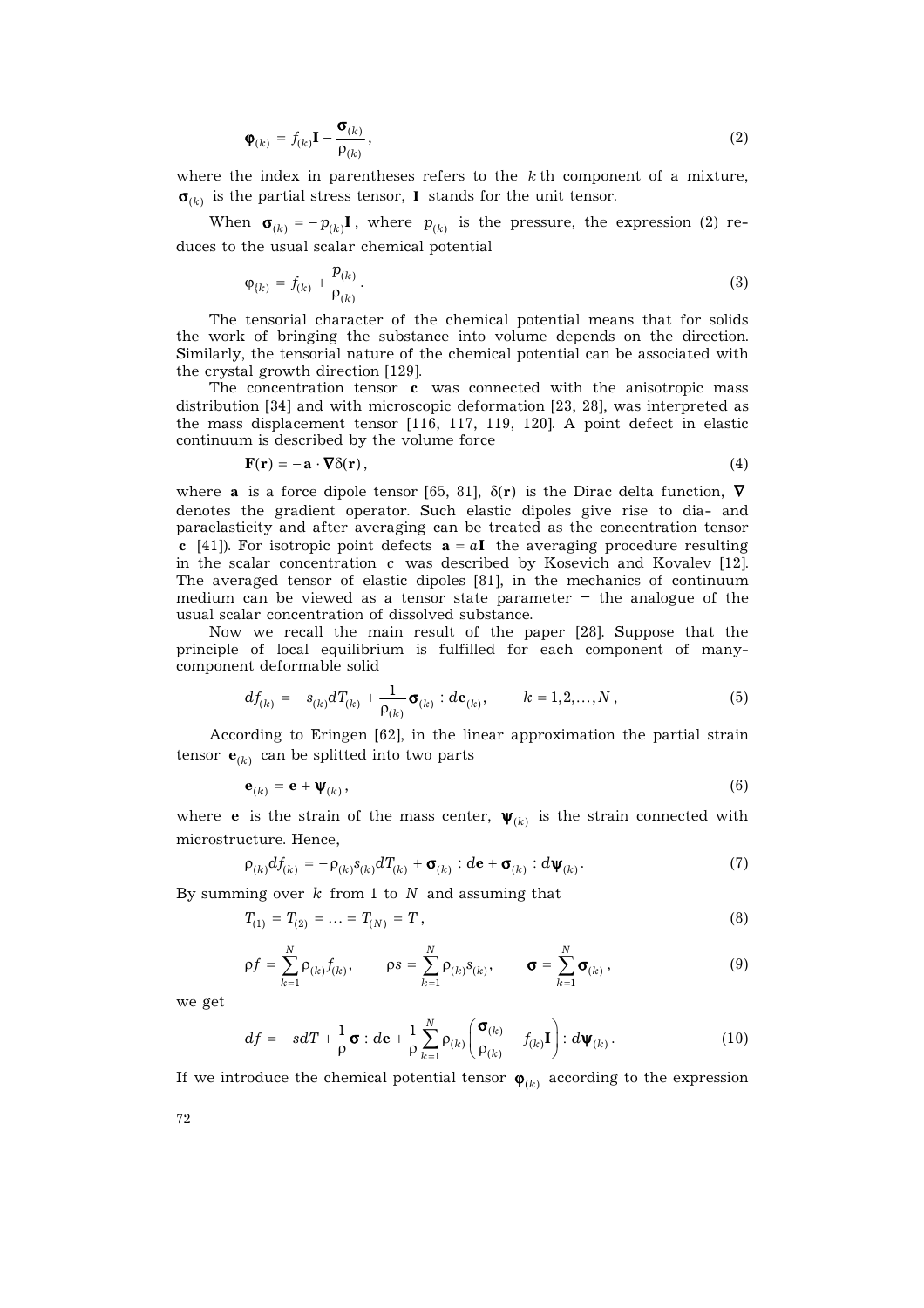(2) and define the concentration tensor  $\mathbf{c}_{(k)}$  as

$$
d\mathbf{c}_{(k)} = -\frac{\rho_{(k)}}{\rho} d\mathbf{\psi}_{(k)},
$$
\n(11)

we arrive at the Gibbs equation

$$
df = -sdT + \frac{1}{\rho}\boldsymbol{\sigma} : d\mathbf{e} + \sum_{k=1}^{N} \boldsymbol{\varphi}_{(k)} : d\mathbf{c}_{(k)}
$$
(12)

postulated by Pidstryhach.

In the nonlinear case, the chemical potential tensors connected with various stress tensors (Piola – Kirchhoff, Cauchy) were used by Grinfeld [3–5, 72, 73] as a foundation for investigation of phase equilibria in elastic media. Samohýl and Pabst [124] also employed the chemical potential tensor to study phase equilibrium of materials with arbitrary symmetry. The theory of chemoplasticity, based on invariants of the stress and chemical potential tensors, was proposed in [14–17]. The tensorial character of the chemical potential in the mechanochemistry was discussed by Rusanov [116, 117]. The interested reader is also referred to the review papers [118, 119], where historical background and additional references can be found. The role of the chemical potential can also be played by the Eshelby tensor, see [85, 93, 122– 125, 139]. The chemical potential tensor was usefully employed in many subsequent studies (see  $[6-10, 27, 42, 43, 135]$ , among others). The tensor character of the considered thermodynamic quantities is usually much more pronounced in surface thermodynamics [25, 37, 38, 116–120].

It should be noted that together with the chemical potential tensor  $\varphi$ and the concentration tensor **c** other tensorial termodynamic parameters can be considered, for example, the enthalpy tensor [28, 52, 139]. Povstenko [28] introduced the enthalpy tensor

$$
\mathbf{h}_{(k)} = u_{(k)} \mathbf{I} - \frac{\sigma_{(k)}}{\rho_{(k)}},
$$
\n(13)

where  $\boldsymbol{u}_{(k)}$  is the inner energy density. The enthalpy tensor is connected with the chemical potential tensor by the Legendre transformation

$$
\mathbf{h}_{(k)} = \mathbf{\varphi}_{(k)} + s_{(k)} T_{(k)} \mathbf{I} \,. \tag{14}
$$

In a Cosserat continuum, along with the chemical potential tensor defined by Eq. (2), the couple chemical potential tensor  $\xi_{(k)}$  can be introduced [23, 29]:

$$
\boldsymbol{\xi}_{(k)} = -\frac{\boldsymbol{\tau}_{(k)}}{\rho_{(k)}},\tag{15}
$$

where  $\bm{\tau}_{(k)}$  is the partial couple stress tensor. The partial bend-twist tensor  $\boldsymbol{x}_{(k)}$  can also be splitted into the bend-twist tensor of the mass center  $\boldsymbol{x}$  and the bend-twist tensor  $\pmb{\chi}_{(k)}$  connected with microstructure

$$
\boldsymbol{x}_{(k)} = \boldsymbol{x} + \boldsymbol{\chi}_{(k)}.
$$
 (16)

The couple concentration tensor  $\bm{\eta}_{(k)}$ , similarly to (11), can be defined as [23, 29]

$$
d\mathbf{\eta}_{(k)} = -\frac{\rho_{(k)}}{\rho} d\mathbf{\chi}_{(k)}.
$$
 (17)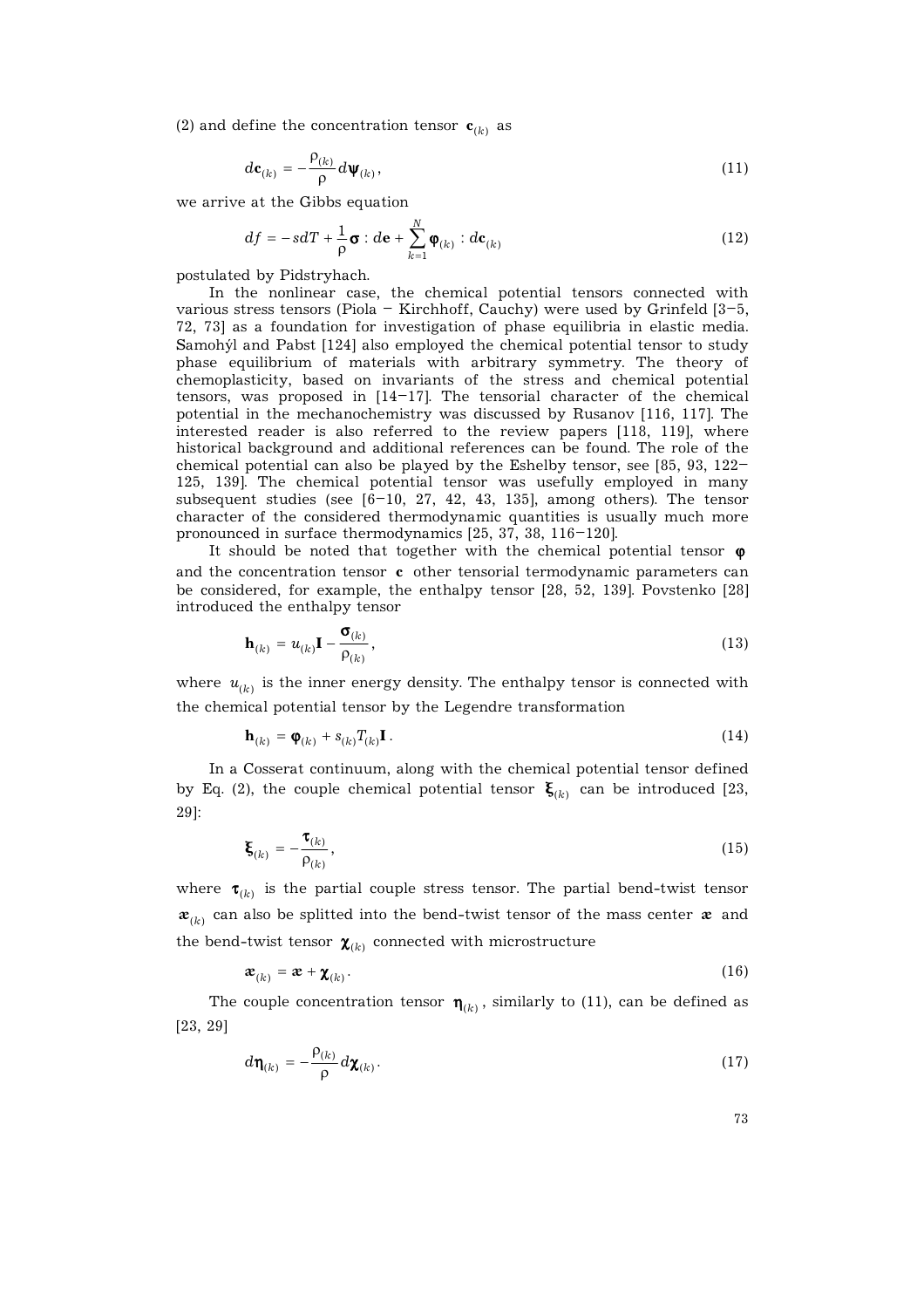The adopted terminology is induced by the analogy with the stress tensor and the couple stress tensor.

In parallel with Eq. (4), in a Cosserat continuum with defects modeled by volume couples

$$
\mathbf{M}(\mathbf{r}) = -\mathbf{b} \cdot \nabla \delta(\mathbf{r}),\tag{18}
$$

where **b** is a couple dipole tensor, the averaging procedure leads to the couple concentration tensor.

Investigation of heat conduction in media with complex internal structure can also lead to further generalizations of the theory. For Cosserat surfaces, Green and Naghdi [71] and Rubin [115] introduced the conventional temperature and the quantities representing the effects of temperature variations along the thickness of a shell-like body. Woźniak [137, 138] considered the microtemperature vector; for this quantity Grot [74] obtained the corresponding heat conduction equation. The theory of thermoelasticity with microtemperatures was intensively studied (see, e.g., [53, 77–79, 126–128, 132], where additional references can be found). Stuke [130, 131] emphasized that under extreme non-equilibrium conditions, for example, in shock waves, the temperature and entropy can be described by the second rank tensors.

**2. The nonlocal theory of elasticity.** The local dependence of one physical quantity (an effect  $E$ ) at a point **x** at time  $t$  on another physical quantity (a cause *C*) at the same point and at the same time can be written as

$$
E(x, y, z, t) = F\left[C\left(x, y, z, t\right)\right].\tag{19}
$$

For materials with time-nonlocality the effect  $E$  at a point  $x$  at time  $t$ depends on the history of causes at a point **x** at all past and present times:

$$
E(x, y, z, t) = \int_{0}^{t} \gamma_T(t - \tau) F[C(x, y, z, \tau)] d\tau,
$$
\n(20)

where  $\gamma_T(t-\tau)$  is the time-nonlocality kernel.

In the case of space-nonlocality the effect  $E$  at a point  $x$  at time  $t$ depends on causes at all the points **x** at time *t* :

$$
E(x, y, z, t) = \int_{V} \gamma_{S} \left( \left| \mathbf{x} - \mathbf{x}' \right| \right) F[C(x', y', z', t)] dx' dy' dz'
$$
 (21)

where  $\gamma_S(|\mathbf{x} - \mathbf{x}'|)$  is the space-nonlocality kernel.

Space-time-nonlocality means that the effect  $E$  at a point  $\bf{x}$  at time  $t$ depends on causes at all the points **x**¢ and at all the times prior to and at time *t* :

$$
E(x, y, z, t) = \int_{0}^{t} \int_{V} \gamma_{ST} (|\mathbf{x} - \mathbf{x}'|, t - \tau) F[C(x', y', z', \tau)] dx' dy' dz d\tau.
$$
 (22)

Here  $\gamma_{ST}(|\mathbf{x}-\mathbf{x}'|, t-\tau)$  denotes the space-time-nonlocality kernel.

Time nonlocality describes memory (history) effects, space nonlocality deals with the long-range interaction, represents attempts to extend the continuum approach to smaller length scales and to link some aspects of lattice mechanics to continuum theories. In the second half of the twentieth century, considerable research efforts has been expended to develop the nonlocal theory of elasticity and to solve various problems of continuum mechanics using this theory. In the case of the theory of elasticity, the strain tensor **e** is a cause and the stress tensor  $\sigma$  is an effect. Assuming the linear Hooke law with  $\lambda$  and  $\mu$  being the Lamé constants, the equations above are rewritten as

$$
\sigma(x, y, z, t) = 2\mu \mathbf{e}(x, y, z, t) + \lambda \operatorname{tr} \mathbf{e}(x, y, z, t) \mathbf{I},
$$
\n(23)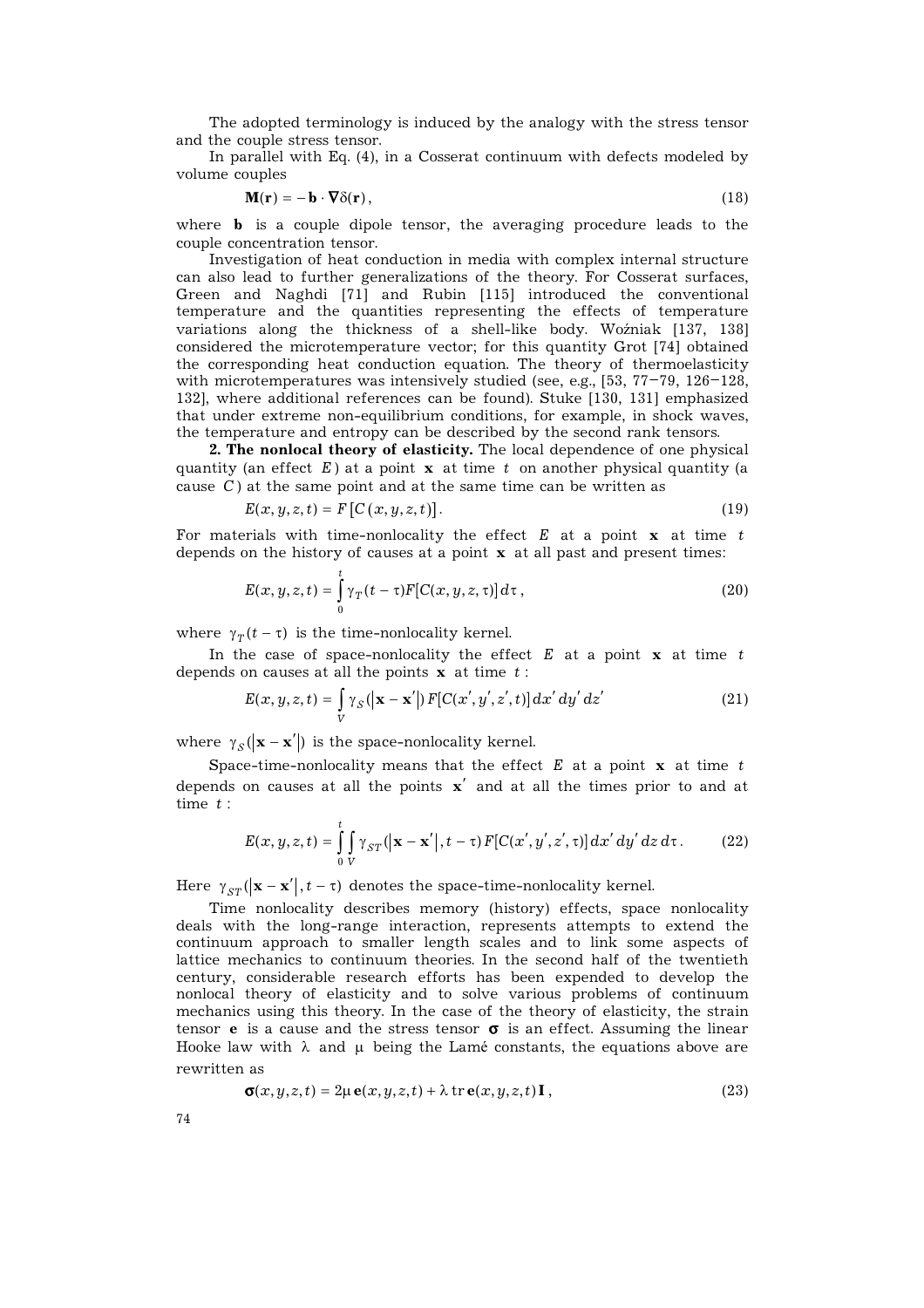$$
\boldsymbol{\sigma}(x,y,z,t) = \int_{0}^{t} \gamma_T(t-\tau) [2\mu \mathbf{e}(x,y,z,t) + \lambda \operatorname{tr} \mathbf{e}(x,y,z,t) \mathbf{I}] d\tau ,
$$
 (24)

$$
\sigma(x, y, z, t) = \int_{V} \gamma_{S} (|\mathbf{x} - \mathbf{x}'|) [2\mu \mathbf{e}(x', y', z', t) + \lambda \operatorname{tr} \mathbf{e}(x', y', z', t) \mathbf{I}] dx' dy' dz',
$$
\n(25)

$$
\sigma(x, y, z, t) = \int_{0}^{t} \int_{V} \gamma_{ST} (|\mathbf{x} - \mathbf{x}'|, t - \tau) [2\mu \mathbf{e}(x', y', z', \tau) ++ \lambda \operatorname{tr} \mathbf{e}(x', y', z', \tau) \mathbf{I}] dx' dy' dz' d\tau.
$$
 (26)

The nonlocal moduli  $\gamma_T(t-\tau)$ ,  $\gamma_S(|\mathbf{x}-\mathbf{x}'|)$ , and  $\gamma_{ST}(|\mathbf{x}-\mathbf{x}'|, t-\tau)$  appearing in (24)–(26) depend on parameters proportional to a characteristic time ratio and a characteristic length ratio [64]:

$$
\delta = \frac{t}{T} = \frac{\text{Internal characteristic time}}{\text{External characteristic time}},\tag{27}
$$

$$
\varepsilon = \frac{\ell}{L} = \frac{\text{Internal characteristic length}}{\text{External characteristic length}}.
$$
\n(28)

In Eq. (27) the *internal characteristic time t* may be the relaxation time or signal travel time between molecules and the *external characteristic time T* may be the duration of applied loads or period of oscillations. In Eq. (28) the *internal characteristic length*  $\ell$  could be the lattice parameter, granular size or molecular diameter and the *external characteristic length L* could be the wave-length, crack length, body thickness, etc. When  $\delta \rightarrow 0$ , the memory disappears. When  $\varepsilon \to 0$ , the space-nonlocality effects are eliminated [64]. Eringen ascertained the properties of space-nonlocal kernels  $\gamma_S(|\mathbf{x}-\mathbf{x}'|)$  and found several different forms giving a perfect match with the Born – Kármán model of the atomic lattice dynamics and the atomic dispersion curves. In particular, Eringen [60] proposed the following nonlocal modulus: 2

$$
\gamma_S(|\mathbf{x} - \mathbf{x}'|) = \frac{1}{8(\pi \zeta)^{3/2}} \exp\left(-\frac{|\mathbf{x} - \mathbf{x}'|^2}{4\zeta}\right),\tag{29}
$$

where  $\zeta$  is an appropriate constant connected with a characteristic length ratio.

The essentials of the nonlocal theory were established by Podstrigach [35], Kröner [82], Eringen [58, 59, 64], Edelen [55] and Kunin [13, 83, 84]. The space-nonlocal theory reduces to the classical theory of elasticity in the longwavelength limit and to the atomic lattice theory in the short-wavelength limit. The nonlocal theory is effective in removing nonphysical singularities occurring at point defects [30], dislocations [22, 26, 31, 32, 56, 61, 96], disclinations [26, 101, 107], points of applications of singular forces [26, 95, 106], cracks [46, 57], etc. [24, 99, 100, 103].

**3. The nonlocal theories of heat conduction and diffusion.** The classical theory of heat conduction is based on the local Fourier law [67], which relates the heat flux vector **q** to the temperature gradient

$$
\mathbf{q} = -k_{T}\nabla T, \qquad (30)
$$

where  $k_T$  is the thermal conductivity of a solid. From a mathematical viewpoint, the Fourier law [67] in the theory of heat conduction and the Fick law [66] in the theory of diffusion,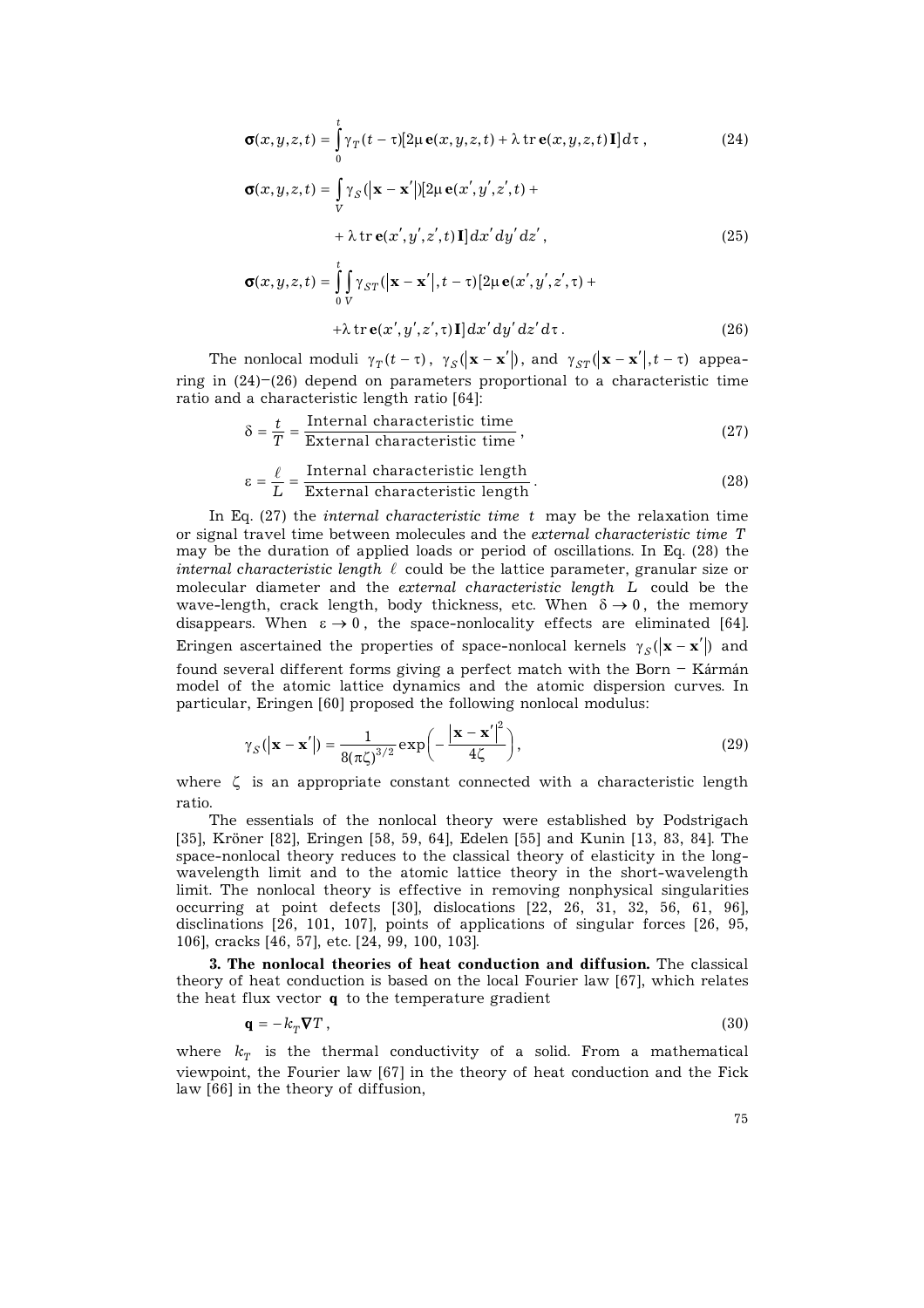$$
\mathbf{J} = -k \nabla c \,, \tag{31}
$$

where  $J$  is the matter flux,  $c$  is concentration, and  $k$  denotes the diffusion conductivity, are identical.

The classical heat conduction and diffusion equations based on the Fourier and Fick laws, respectively, are quite acceptable for different physical situations. However, many theoretical and experimental studies testify that in media with complex internal structure (porous, random and granular materials, semiconductors, polymers, glasses, etc.) the standard parabolic equations are no longer sufficiently accurate. Nonclassical theories, in which the Fourier law and the Fick law as well as the standard heat conduction and diffusion equations are replaced by more general equations, constantly attract the attention of researchers. Some of these generalizations were formulated in terms of heat conduction, others in terms of diffusion. In this paper, we will discuss diffusion, but it is obvious that the discussion also concerns heat conduction.

The general time-nonlocal generalization of the Fick law (the Fourier law) was considered in [75, 89, 90]. This constitutive equation can be written as

$$
\mathbf{J}(x, y, z, t) = -k \int_{0}^{t} \gamma_T(t - \tau) \nabla c(x, y, z, \tau) d\tau.
$$
 (32)

Similarly,

$$
\mathbf{J}(x, y, z, t) = -k \int_{V} \gamma_{S} \left( \left| \mathbf{x} - \mathbf{x}' \right| \right) \nabla' c(x', y', z', t) \, dx' \, dy' \, dz', \tag{33}
$$

$$
\mathbf{J}(x,y,z,t) = -k \int_{0}^{t} \int_{V} \gamma_{ST} (|\mathbf{x} - \mathbf{x}'|, t - \tau) \nabla' c(x',y',z',\tau) dx' dy' dz' d\tau.
$$
 (34)

Eringen [63] considered the space-nonlocal constitutive equation (33) with the exponential kernel  $\gamma_S(|\mathbf{x} - \mathbf{x}'|)$ . The particular case of the time-nonlocal constitutive equation (32) with the "long-tail" power kernel [97, 98, 111, 113]

$$
\mathbf{J}(x,y,z,t) = -\frac{k}{\Gamma(\alpha)} \int_{0}^{t} (t-\tau)^{\alpha-1} \nabla c(x,y,z,\tau) d\tau, \qquad 0 < \alpha \le 1,
$$
 (35)

$$
\mathbf{J}(x,y,z,t)=-\frac{k}{\Gamma(\alpha-1)}\int_{0}^{t}(t-\tau)^{\alpha-2}\mathbf{\nabla}c(x,y,z,\tau)d\tau, \quad 1<\alpha\leq 2, \qquad (36)
$$

where  $\Gamma(\alpha)$  is the gamma function, can be interpreted in terms of fractional integrals and derivatives

$$
\mathbf{J}(x,y,z,t) = -kD_{\mathrm{RL}}^{1-\alpha} \, \nabla c(x,y,z,t), \qquad 0 < \alpha \le 1 \,, \tag{37}
$$

$$
\mathbf{J}(x,y,z,t) = -kI^{\alpha-1}\,\nabla c(x,y,z,t), \qquad \quad 1 < \alpha \leq 2 \,, \tag{38}
$$

and results in the diffusion equation with Caputo fractional derivative

$$
\frac{\partial^{\alpha} c}{\partial t^{\alpha}} = a \Delta c, \qquad 0 < \alpha \le 2.
$$
 (39)

Recall the basic notions of the fractional calculus [2, 40, 69, 80, 94]. The Riemann – Liouville fractional integral is introduced as a natural generalization of the repeated integral written in a convolution type form:

$$
I^{\alpha} f(t) = \frac{1}{\Gamma(\alpha)} \int_{0}^{t} (t - \tau)^{\alpha - 1} f(\tau) d\tau, \qquad \alpha > 0,
$$
\n(40)

76 The Riemann – Liouville derivative of the fractional order  $\alpha$  is defined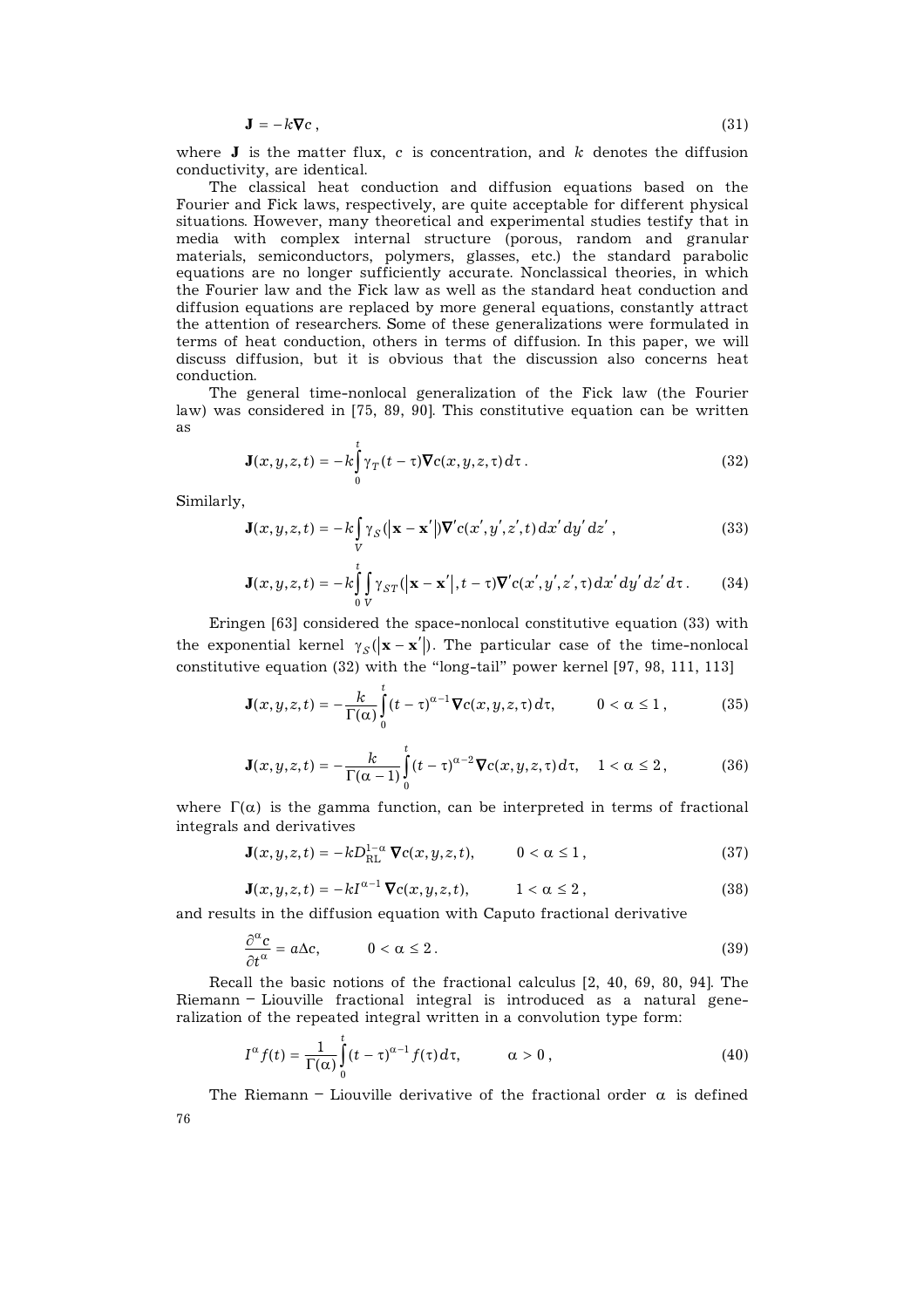as left-inverse to the fractional integral  $I^{\alpha} f(t)$ :

$$
D_{\mathrm{RL}}^{\alpha} f(t) = \frac{d^n}{dt^n} \bigg[ \frac{1}{\Gamma(n-\alpha)} \int_0^t (t-\tau)^{n-\alpha-1} f(\tau) d\tau \bigg], \qquad n-1 < \alpha < n. \quad (41)
$$

The Caputo fractional derivative is introdused as

$$
D_C^{\alpha} f(t) \equiv \frac{d^{\alpha} f(t)}{dt^{\alpha}} = \frac{1}{\Gamma(n-\alpha)} \int_0^t (t-\tau)^{n-\alpha-1} \frac{d^n f(\tau)}{d\tau^n} d\tau, \quad n-1 < \alpha < n. \quad (42)
$$

Fractional calculus has many applications in physics, geophysics, geology, chemistry, rheology, engineering, bioengineering, medicine and finance (see, for example, [76, 86, 87, 94, 134, 136], among others). Theories of thermoelasticity based on time-, spase- and space-time-fractional heat conduction equations were proposed in [97, 98, 112–114]; theory of diffusive stresses based on fractional diffusion equation was suggested in [102]. Many problems in the framework of these theories were solved by the author (see [104, 105] and the references therein). The author research in the field of fractional heat conduction (diffusion) and fractional thermoelasticity was summed up in monographs [108] and [110].

**4. From the chemical potential and concentration tensors to nonlocal theory of elasticity.** In the pioneering paper [35], Pidstryhach started from the diffusion equation arising in his theory

$$
\rho \frac{\partial \mathbf{c}}{\partial t} = 2a_1 \Delta \mathbf{\phi} + a_2 \Delta (\text{tr}\mathbf{\phi}) \mathbf{I}
$$
 (43)

with the corresponding diffusion coefficients  $a_1$  and  $a_2$  and splits it into the mean and deviatoric parts

$$
\rho \frac{\partial (\operatorname{tr} \mathbf{c})}{\partial t} = 3a \Delta (\operatorname{tr} \mathbf{\varphi}), \qquad a = \frac{2}{3} a_1 + a_2 , \qquad (44)
$$

$$
\rho \frac{\partial (\text{dev } \mathbf{c})}{\partial t} = 2a_1 \Delta (\text{dev } \mathbf{\varphi}).
$$
\n(45)

Using the new nontraditional thermodynamic pare (the chemical potential tensor  $\phi$  and the concentration tensor **c**), Pidstryhach obtained the state equations for the stress tensor (written in terms of the mean stress and the deviatoric stress):

$$
\frac{1}{3}\operatorname{tr}\boldsymbol{\sigma} = K_{\varphi}\operatorname{tr}\boldsymbol{e} - \boldsymbol{x}_{\varphi}\operatorname{tr}\boldsymbol{\phi},\tag{46}
$$

$$
\operatorname{dev} \sigma = 2\mu_{\varphi} \operatorname{dev} \mathbf{e} - 2\gamma_{\varphi} \operatorname{dev} \varphi \tag{47}
$$

and

$$
\frac{1}{3}\operatorname{tr}\boldsymbol{\sigma} = K_c \operatorname{tr}\boldsymbol{e} - \boldsymbol{x}_c \operatorname{tr}\boldsymbol{c} \,,\tag{48}
$$

$$
\text{dev}\,\boldsymbol{\sigma} = 2\mu_c \text{dev}\,\mathbf{e} - 2\gamma_c \text{dev}\,\mathbf{c} \tag{49}
$$

with corresponding material constants  $K_{\varphi}$ ,  $\mu_{\varphi}$ ,  $K_c$ ,  $\mu_c$ ,  $\kappa_{\varphi}$ ,  $\gamma_{\varphi}$ ,  $\kappa_c$ , and  $\gamma_c$ .

If we apply the Laplace operator to the both sides of (46) and (47), differentiate (48) and (49) with respect to time and insert the obtained results into the diffusion equations (44) and (45), we get

$$
\Delta(\operatorname{tr}\boldsymbol{\sigma}) - p\frac{\partial(\operatorname{tr}\boldsymbol{\sigma})}{\partial t} = 3\bigg[K_{\varphi}\Delta(\operatorname{tr}\boldsymbol{\mathbf{e}}) - pK_c\frac{\partial(\operatorname{tr}\boldsymbol{\mathbf{e}})}{\partial t}\bigg],\tag{50}
$$

$$
\Delta(\text{dev}\sigma) - q \frac{\partial(\text{dev}\,\sigma)}{\partial t} = 2 \bigg[ \mu_{\varphi} \Delta(\text{dev}\,\mathbf{e}) - q \mu_c \frac{\partial(\text{dev}\,\mathbf{e})}{\partial t} \bigg],\tag{51}
$$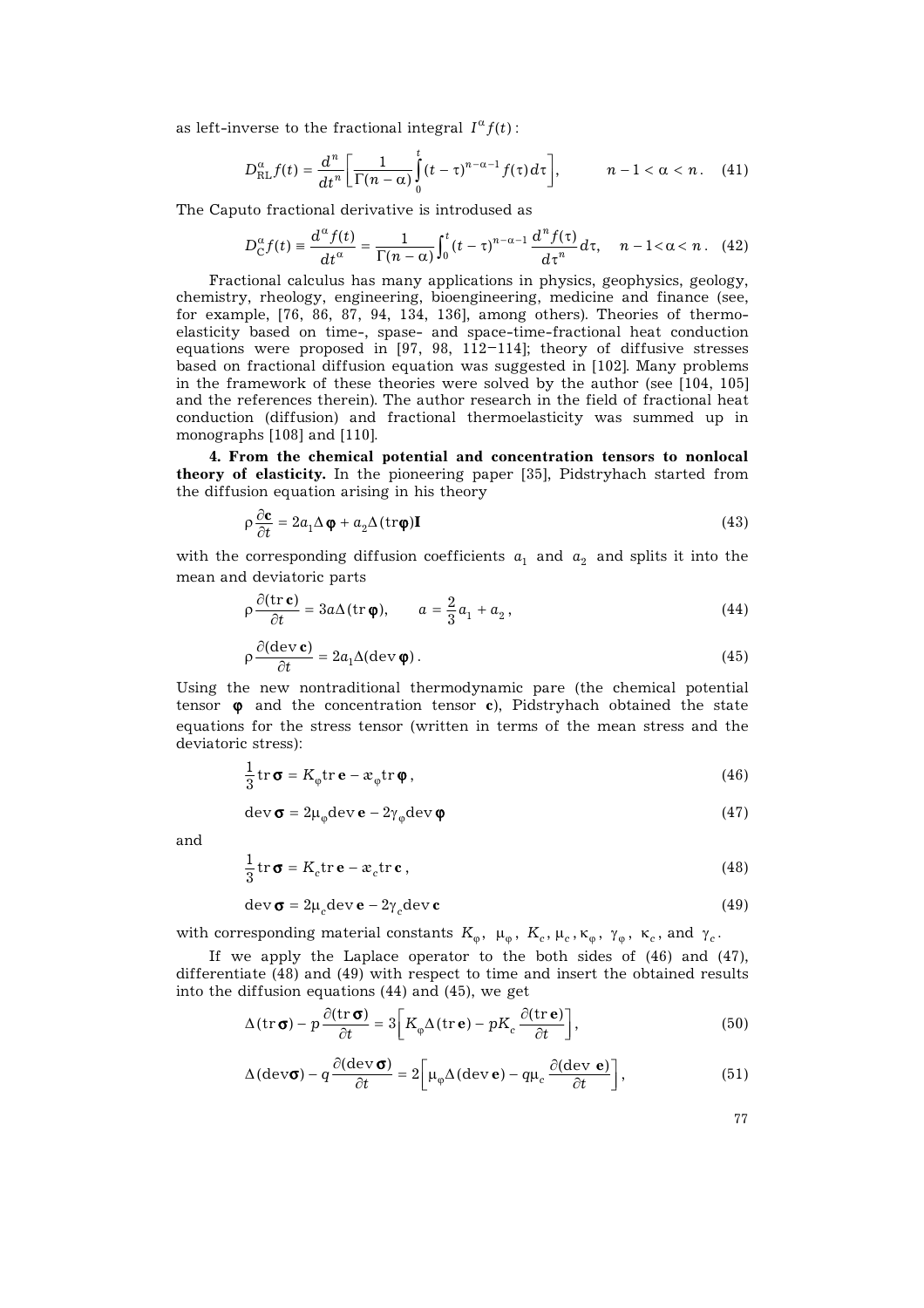where

$$
p = \frac{\rho x_{\varphi}}{3a x_c}, \qquad q = \frac{\rho \gamma_{\varphi}}{2a_1 \gamma_c}.
$$
 (52)

Pidstryhach solved the diffusion equations (50) and (51) in infinite solid under appropriate initial conditions using the Laplace transform with respect to time and the triple Fourier transform with respect to the spatial coordinates and obtained the space-time-nonlocal dependence between the stress tensor and the strain tensor

$$
\operatorname{tr} \sigma = 3K_c \operatorname{tr} \mathbf{e} + \frac{3(K_{\varphi} - K_c)}{p} \int_{0}^{t} \int_{-\infty}^{\infty} \int_{-\infty}^{\infty} K_{(p)}(|x - x'|, |y - y'|, |z - z'|, t - \tau) \times
$$

$$
\times \operatorname{tr} \mathbf{e}(x', y', z', \tau) dx' dy' dz' d\tau,
$$
\n(53)

$$
\operatorname{dev}\sigma = 2\mu_{c}\operatorname{dev}\mathbf{e} + \frac{2(\mu_{\varphi} - \mu_{c})}{q}\int_{0}^{t} \int_{-\infty}^{\infty} \int_{-\infty}^{\infty} K_{(q)}(|x - x'|, |y - y'|, |z - z'|, t - \tau) \times
$$

$$
\times \operatorname{dev} \mathbf{e}(x', y', z', \tau) dx' dy' dz' d\tau,
$$
\n(54)

where the space-time-nonlocality kernel  $K_{(p)}(x, y, z, t)$  had the following form:

$$
K_{(p)}(x,y,z,t) = -\left(\frac{p}{2t}\right)^{5/2} \left(p\frac{x^2 + y^2 + z^2}{2t} - 3\right) \exp\left(-p\frac{x^2 + y^2 + z^2}{4t}\right).
$$
 (55)

The kernel  $K_{(q)}(x, y, z, t)$  is obtained from  $K_{(p)}(x, y, z, t)$  by substituting *p* by *q* . It should be emphasized that Eringen [60] postulated the exponential space-nonlocal kernel (29), whereas Pidstryhach [35] derived the exponential space-time-nonlocal kernel (55) from his theory of diffusive stresses.

In the case of time-fractional counterpart of the diffusion equations (44) and (45) for the mean and deviatoric parts,

$$
\rho \frac{\partial^{\alpha} (\operatorname{tr} \mathbf{c})}{\partial t^{\alpha}} = 3a \Delta (\operatorname{tr} \mathbf{\varphi}), \qquad (56)
$$

$$
\rho \frac{\partial^{\alpha} (\text{dev } \mathbf{c})}{\partial t^{\alpha}} = 2a_1 \Delta (\text{dev } \mathbf{\varphi}), \qquad (57)
$$

the Pidstryhach result was generalized in [109]. For details the interested reader is referred to this paper. Here, we present only the final expression for the kernel  $K_{(p)}(x, y, z, t)$ :

$$
K_{(p)}(x, y, z, t) = -\frac{\sqrt{\pi} p^2}{\sqrt{2}t^{\alpha+1}\sqrt{x^2 + y^2 + z^2}} \times \times W\left(-\frac{\alpha}{2}, -\alpha; -\sqrt{p}\frac{\sqrt{x^2 + y^2 + z^2}}{t^{\alpha/2}}\right).
$$
(58)

The Wright function  $W(\alpha, \beta; z)$ , which plays the important role in fractional calculus, is defined by the series representation [1, 68, 80, 94]

$$
W(\alpha, \beta; z) = \sum_{k=0}^{\infty} \frac{z^k}{k! \Gamma(\alpha k + \beta)}, \qquad \alpha > -1, \qquad z \in \mathbb{C},
$$
 (59)

and is a generalization of the exponential function and the Bessel functions. In particular, we have [94]: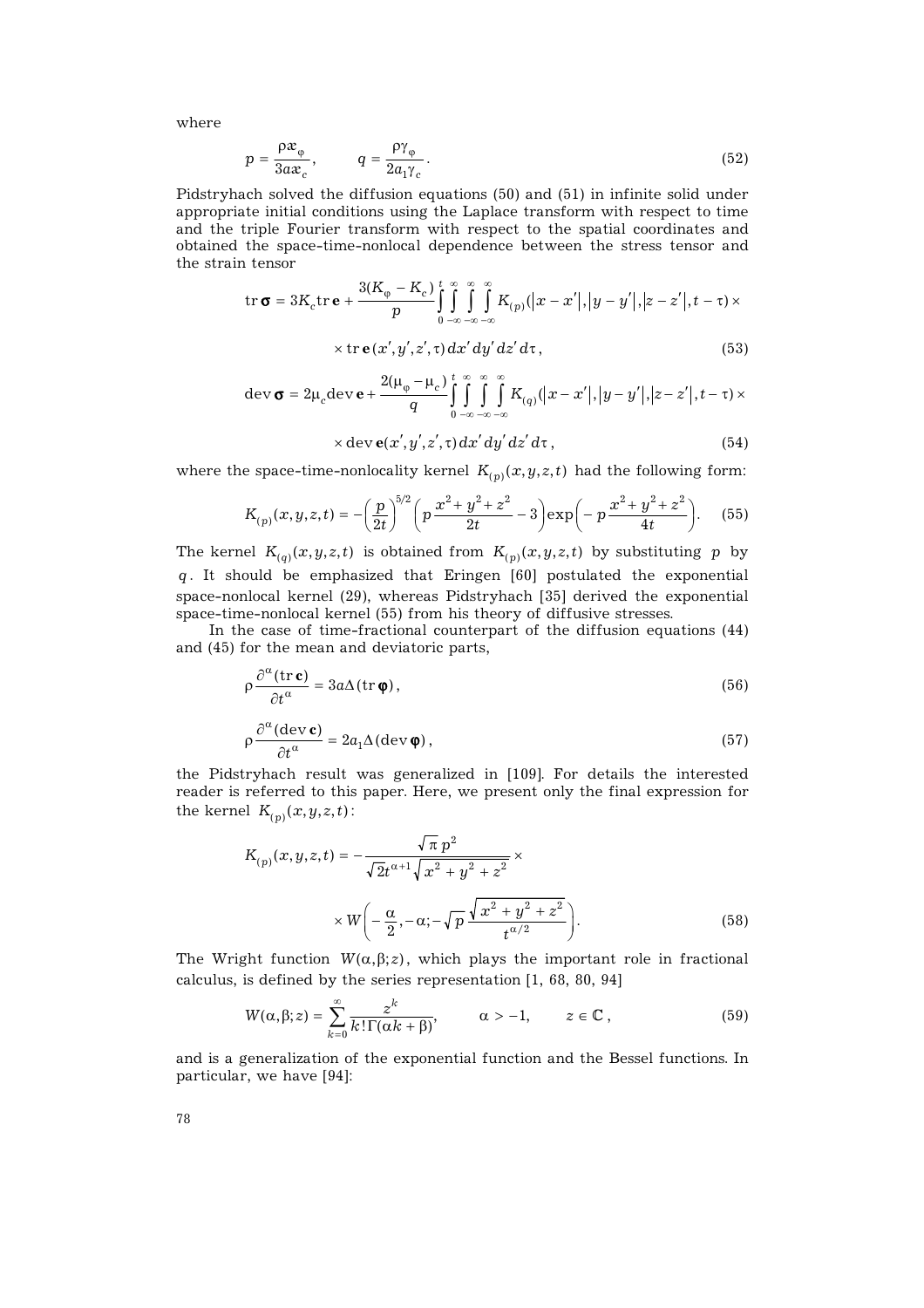$$
W(0,1;z) = e^z, \t\t(60)
$$

$$
W\left(-\frac{1}{2},\frac{1}{2};-z\right) = \frac{1}{\sqrt{\pi}}\exp\left(-\frac{z^2}{4}\right),\tag{61}
$$

$$
W\left(1,1;-\frac{z^2}{4}\right) = J_0(z) ,\t\t(62)
$$

$$
W\left(1,1;\frac{z^2}{4}\right) = I_0(z). \tag{63}
$$

Using (61) and the formula for derivative of the Wright function [1]

$$
\frac{dW(\alpha,\beta;z)}{dz} = W(\alpha,\alpha+\beta;z)\,,\tag{64}
$$

we obtain that for the parabolic diffusion equation  $(\alpha = 1)$  the kernel (58) coincides with the Pidstryhach kernel (55).

1. *Бейтмен Г., Эрдейи А.* Высшие трансцендентные функции: В 3 т. – Т. 3. Эллиптические и автоморфные функции. Функции Ламе и Матье. – Москва: Наука, 1967. – 299 с.

*Erdélyi A., Magnus W., Oberhettinger F., Tricomi F.* Higher transcendental functions. – Vol. 3. – New York: McGraw-Hill, 1955. – 292 p.

- 2. *Вірченко Н. О., Рибак В. Я.* Основи дробового інтегро-диференціювання. Київ: Задруга, 2007. – 364 с.
- 3. *Гринфельд М. А.* Методы механики сплошных сред в теории фазовых превращений. – Москва: Наука, 1990. – 312 с.
- 4. *Гринфельд М. А.* О двух типах гетерогенных фазовых равновесий // Докл. АН СССР. – 1981. – **258**, № 3. – С. 567–569.
- 5. *Гринфельд М. А.* Устойчивость гетерогенного равновесия в системах, содержащих твердые упругие фазы // Докл. АН СССР. – 1982. – **265**, № 4. – С. 836–840.
- 6. *Грицина О., Кондрат В.* Термомеханіка конденсованих систем за урахування локального зміщення маси. І. Основи теорії. – Львів: Растр-7, 2017. – 208 с.
- 7. *Гузев М. А.* Структура тензора химического потенциала для двухфазной упругой среды в динамических условиях // Журн. физ. химии. – 2005. – **79**, № 9. – С. 1639–1643.

*Guzev M. A.* Structure of the chemical potential tensor for a two-phase elastic medium under dynamic conditions // Russian J. Phys. Chem. A. – 2005. – **79**,  $N_2$  9. – P. 1451–1454.

- 8. *Гузев М. А. T*ензор химического потенциала для модели двухфазной сплошной среды // Прикл. механика и техн. физика. – 2005. – № 3. – С. 12–22. *Guzev M. A.* Chemical potential tensor for a two-phase continuous medium model // J. Appl. Mech. Techn. Phys. – 2005. – **46**, No. 3. – P. 315–323.
- 9. *Гузев М. А.* Условия на границе раздела фаз нелинейно-упругого материала в динамическом случае // Докл. АН СССР. – 2007. – **416**, № 6. – С. 763–765.
- 10. *Кондауров В. И.* Уравнения Клапейрона–Клаузиуса для фазовых переходов первого рода в термоупругом материале // Прикл. математика и механика. –  $2004. - 68$ ,  $\mathbb{N}_{2}$  1. – C. 73–90.
	- *Kondaurov V. I.* The Clausius–Clapeyron equations for phase transitions of the first kind in a thermoelastic material // J. Appl. Math. Mech. – 2004. – **68**, No. 1.  $- P. 65 - 79.$
- 11. *Конобеевский С. Т.* К теории фазовых превращений. II. Диффузия в твердых растворах под влиянием распределения напряжений // Журн. эксперим. и теорет. физики. – 1943. – **13**, № 6. – С. 200–214.
- 12. *Косевич А. М., Ковалев А. С.* Усредненные уравнения равновесия и движения упругой среды с точечными дефектами // Физика твердого тела. – 1971. – **13**, № 1. – С. 218–224.
- 13. *Кунин И. А.* Теория упругих сред с микроструктурой. Нелокальная теория упругости – Москва: Наука, 1975. – 415 с.
- 14. *Макаров Э. С.* Вариант построения и некоторые плоские задачи теории хемопластичности // Изв. АН СССР. Механика твердого тела. – 1989. – **13**, № 5. – С. 70–72.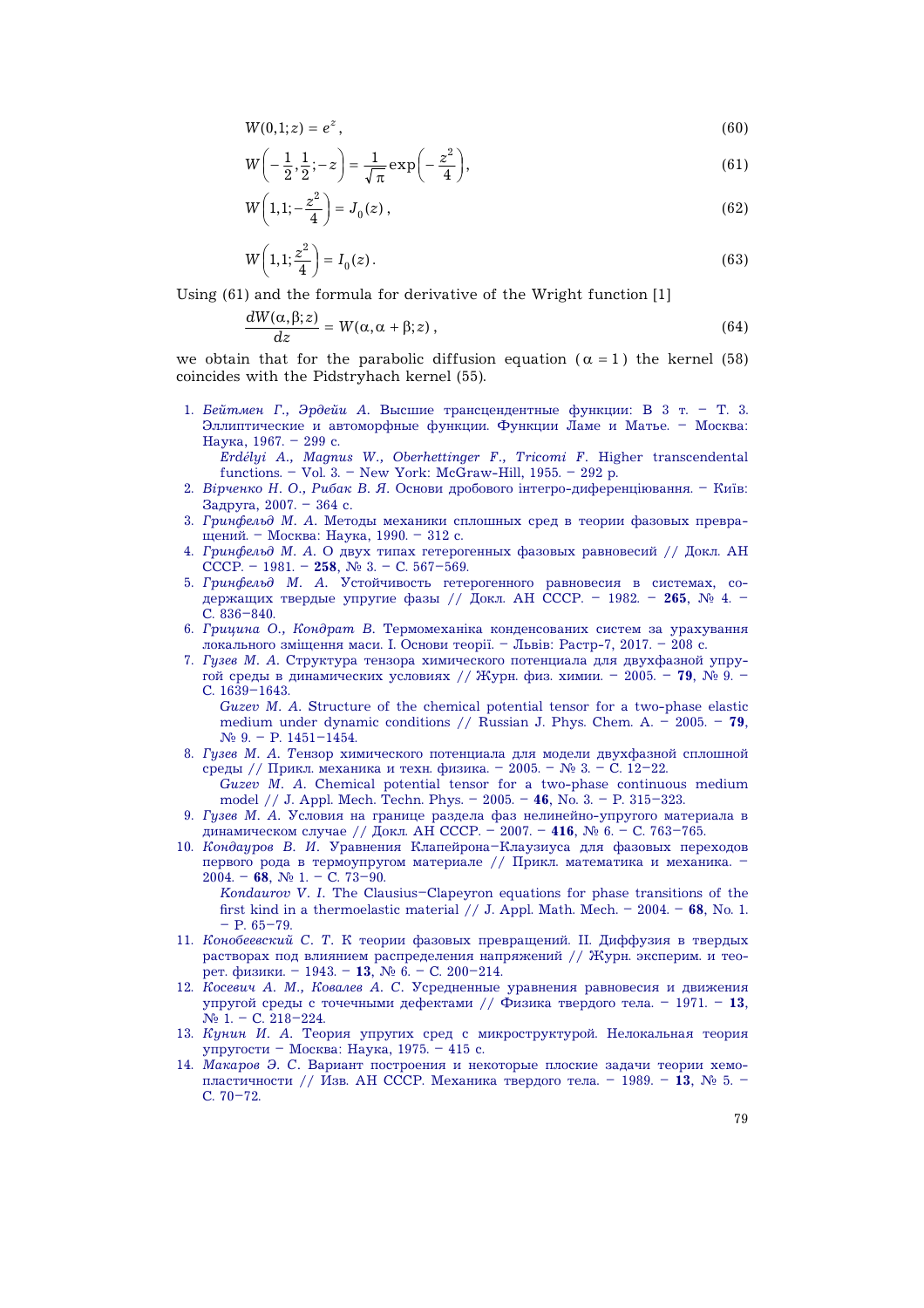- 15. *Макаров Э. С.* Применение теории хемопластичности к расчету предельных состояний корродирующих труб // Физ.-хим. механика материалов. – 1989. – **25**,  $N_2$  2. – C. 115–117.
- 16. *Макаров Э. С., Агуреев И. Е.* Введение в теорию хемопластичности // Вопросы чистой и прикладной математики / А. Л. Толоконников (ред.). – Тула: Приокское кн. изд-во, 1988. – С. 196–212.
- 17. *Макаров Э. С., Агуреев И. Е.* Применение теории хемопластичности к расчету процессов обработки давлением // Изв. вузов. Машиностроение. – 1988. – № 3.  $-$  C. 110–114.
- 18. *Підстригач Я. С.* Диференціальні рівняння дифузійної теорії деформації твердого тіла // Доп. АН УРСР. – 1963. – № 3. – С. 336–339.
- 19. *Підстригач Я. С.* Диференціальні рівняння задачі термодифузії в твердому деформованому тілі // Доп. АН УРСР. – 1961. – № 2. – С. 169–172.
- 20. *Підстригач Я. С.* Про одне узагальнення теоретичної моделі твердого тіла // Доп. АН УРСР. – 1963. – № 8 – С. 1015-1017.
- 21. *Підстригач Я. С., Павлина В. С.* Загальні співвідношення термодинаміки твердих розчинів // Укр. фіз. журн. – 1961. – **6**, № 5. – С. 655–663.
- 22. *Повстенко Ю. З.* Кругова дислокаційна петля обертання в нелокально-пружному середовищі // Мат. методи та фіз.-мех. поля. – 1995. – Вип. 38. – С. 95–98. *Povstenko Yu. Z.* A circular rotational dislocation loop in a nonlocally elastic medium // J. Math. Sci. – 1996. – **81**, No. 6. – P. 3080–3083.
- 23. *Повстенко Ю. З.* Математическая теория дефектов в континууме Коссера // Мат. методы и физ.-мех. поля. – 1988. – Вып. 27. – С. 34–40.
	- *Povstenko Yu. Z.* The mathematical theory of defects in a Cosserat continuum // J. Soviet Math. – 1992. – **62**, No. 1. – P. 2524–2530.
- 24. *Повстенко Ю. З.* Нелокальна і градієнтна теорії пружності та їх застосування до опису недосконалостей у твердих тілах // Мат. методи та фіз.-мех. поля. – 2003. – **46,** № 2. – С. 136–146.
- 25. *Повстенко Ю. З.* Описание поверхностных явлений в упруго полязизующихся твердых телах // Журн. прикл. механики и техн. физики. – 1983. – № 1. – С. 117–121.

*Povstenko Yu. Z.* Description of surface phenomena in elastically polarized solids // J. Appl. Mech. Techn. Phys. – 1983. – **24**, No. 1. – P. 102–105.

- 26. *Повстенко Ю. З.* Прямолінійні дислокації, дисклінації і зосереджені сили в нелокально пружному середовищі // Мат. методи та фіз.-мех. поля. – 2001. – **44,**  № 1. – С. 124–129.
- 27. *Повстенко Ю. З.* Рівняння дифузії для тензора концентрації // Мат. методы и физ.-мех. поля. – 1991. – Вып. 33. – С. 36–39.

*Povstenko Yu. Z.* The diffusion equation for the concentration tensor // J. Soviet Math. – 1993. – **65**, No. 5. – P. 1841–1844.

- 28. *Повстенко Ю. З.* Тензорные термодинамические функции для деформируемых твердых тел // Мат. методы и физ.-мех. поля. - 1983. - Вып. 18. - С. 41-43.
- 29. *Повстенко Ю. З.* Термодинамика процессов диффузии и теплопроводности в континууме Коссера // Термодинамика необратимых процессов / А. И. Лопушанская (ред.). – Москва: Наука, 1992. – С. 150–156.
- 30. *Повстенко Ю. З.* Точковий дефект в нелокально-пружному середовищі // Мат. методи та фіз.-мех. поля. – 1998. – **41,** № 3. – С. 85–89. *Povstenko Yu. Z.* Point defect in a nonlocal elastic medium // J. Math. Sci. – 2001. – **104**, No. 5. – P. 1501–1505.
- 31. *Повстенко Ю. З., Матковський О. А.* Гвинтова дислокація в нелокально пружному середовищі з моментними напруженнями // Доп. НАН України. – 1995. – № 10. – С. 57–60.
- 32. *Повстенко Ю. З., Матковський О. А.* Крайова дислокація в нелокально-пружному середовищі з моментними напруженнями // Мат. методи та фіз.-мех. поля. – 1997. – **40,** № 3. – С. 98–102.

*Povstenko Yu. Z., Matkovskii O. A.* Boundary dislocation in a nonlocally-elastic medium with moment stresses // J. Math. Sci. – 1999. – **96**, No. 1. – P. 2883– 2886.

- 33. *Подстригач Я. С.* Диффузионная теория деформации изотропной сплошной среды // Вопр. механики реального твердого тела. – 1964. – Вып. 2. – С. 71–99.
- 34. *Подстригач Я. С.* Диффузионная теория неупругости металлов // Журн. прикл. механики и техн. физики. – 1965. – № 2. – С. 67–72.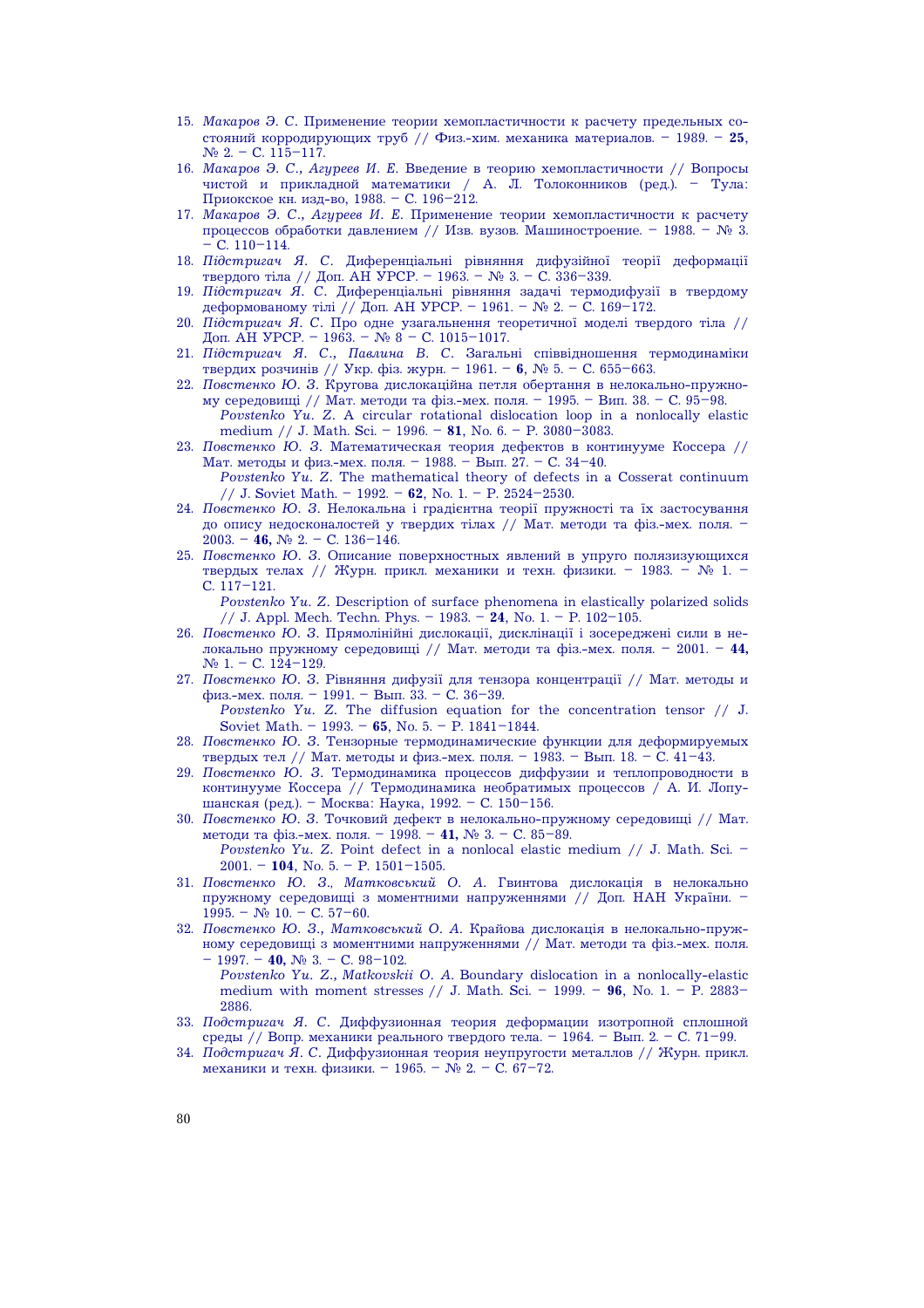*Podstrigach Ya. S.* Diffusion theory of the anelasticity of metals // J. Appl. Mech. Tech. Phys. – 1965. – **6**, No. 2. – P. 56–60.

35. *Подстригач Я. С.* Об одной нелокальной теории деформирования твердых тел // Прикл. механика. – 1967. – **3**, № 2. – С. 71–76.

*Podstrigach Ya. S.* On a nonlocal theory of solid body deformation // Soviet Appl. Mech. – 1967. – **3**, No. 2. – P. 44–46.

- 36. *Подстригач Я. С., Павлина В. С.* Дифференциальные уравнения термодинамических процессов в *n*-компонентном твердом растворе // Физ.-хим. механика материалов. – 1965. – **1**, № 4. – С. 383–389.
	- *Podstrigach Ya. S., Pavlina V. S.* Differential equations of thermodynamic processes in *n*-component solid solutions // Soviet Mater. Sci. – 1966. – **1**, No. 4.  $-$  P. 259 $-264$ .
- 37. *Подстригач Я. С., Повстенко Ю. З.* Введение в механику поверхностных явдений в деформируемых твердых телах. – Киев: Наук. думка, 1985. – 200 с.
- 38. *Русанов А. И.* Развитие фундаментальных положений термодинамики поверхностей // Коллоидный журн. – 2012. – **74**, № 2. – С. 148–166. *Rusanov A. I.* The development of the fundamental concepts of surface termodynamics // Colloid J. – 2012. – **74**, No. 2. – P. 136–153.
- 39. *Рущицький Я. Я.* Нетрадиційні впорядковані пари термодинамічних параметрів: від теорії дифузійної пружності Підстригача до теорії сумішей Бедфорда – Драмхеллера // Мат. методи та фіз.-мех. поля. – 1998. – **41,** № 3. – С. 117–120..
	- *Rushchyts'kyi Ya. Ya.* Nontraditional ordered pairs of thermodynamic parameters: from the Pidstryhach theory of diffusion elasticity to the Bedford–Drumheller theory of mixtures // J. Math. Sci. – 2001. – **104**, No. 5. – P. 1538–1541.
- 40. *Самко С. Г., Килбас А. А., Маричев О. И.* Интегралы и производные дробного порядка и некоторые их приложения. – Минск: Наука и техника, 1987. – 688 с. *Samko S. G., Kilbas A. A., Marichev O. I*. Fractional integrals and derivatives: Theory and applications. – Newark etc.: Gordon & Breach,  $1993. -$  xxxvi+976 p.
- 41. *Темнов О. В. Д*иа- и параупругая поляризация в твердых телах // Исслед. по теории упругости и пластичности. – 1974. – № 10. – С. 83–102.
- 42. *Трускиновский Л. М.* Равновесные межфазные границы // Докл. АН СССР. 1982. – **265**, № 2. – С. 306–310. *Truskinovskii L. M.* Equilibrium phase interfaces // Soviet Physics Doklady. –
	- 1982. **27**, No. 7. P. 551–552.
- 43. *Трускиновский Л. М.* О тензоре химического потенциала // Геохимия. 1983. № 12. – С. 1730–1744.
- 44. *Фастов Н. С.* К термодинамике необратимых процессов в упруго деформированных телах // Проблемы металловедения и физики металлов. – 1958. – № 5. – С. 550–576.
- 45. *Araujo R. P., McElwain D. L. S.* A mixture theory for the genesis of residual stresses in growing tissues I: A general formulation // SIAM J. Appl. Math. – 2005. – **65**, No. 4. – P. 1261–1284.
- 46. *Ari N., Eringen A. C.* Nonlocal stress field at Griffith crack // Cryst. Lattice Defects Amorphous Mater. – 1983. – **10**. – P. 937–945.
- 47. *Biot M. A.* Thermoelasticity and irreversible thermodynamics // J. Appl. Phys. 1956. – **27**, No. 3. – P. 240–253.
- 48. *Bowen R. M.* The thermochemistry of reacting mixture of elastic materials with diffusion // Arch. Rational Mech. Anal. – 1969. – **34**, No. 2. – P. 97–127.
- 49. *Bowen R. M.* Theory of mixtures // In: Continuum Physics, Vol. 3: Mixtures and EM field theories / A. C. Eringen (Ed.). – New York: Acad. Press, 1976. – P. 1–127.
- 50. *Bowen R. M.* Toward a thermodynamics and mechanics of mixtures // Arch. Rational Mech. Anal. – 1967. – **24**, No. 5. – P. 370–403.
- 51. *Bowen R. M., Wiese J. C.* Diffusion in mixtures of elastic materials // Int. J. Eng. Sci. – 1969. – **7**, No. 7. – P. 689–722.
- 52. *Buratti F., Huo Y., Müller I.* Eshelby tensor as a tensor of free enthalpy // J. Elast. – 2003. – **72**, No. 1-3. – P. 31–42.
- 53. *Ciarletta M., Chiriţă S.* Some non-standard problems related with the mathematical model of thermoelasticity with microtemperatures // J. Therm. Stresses. – 2013. – **36**, No. 6. – P. 517–536.
- 54. *Duhamel J.-M.-C.* Second mémoire sur les phénom $u$ nes thermo-mécanique // J. Ecole Polytechn. – 1837. – **15**. – P. 1–57.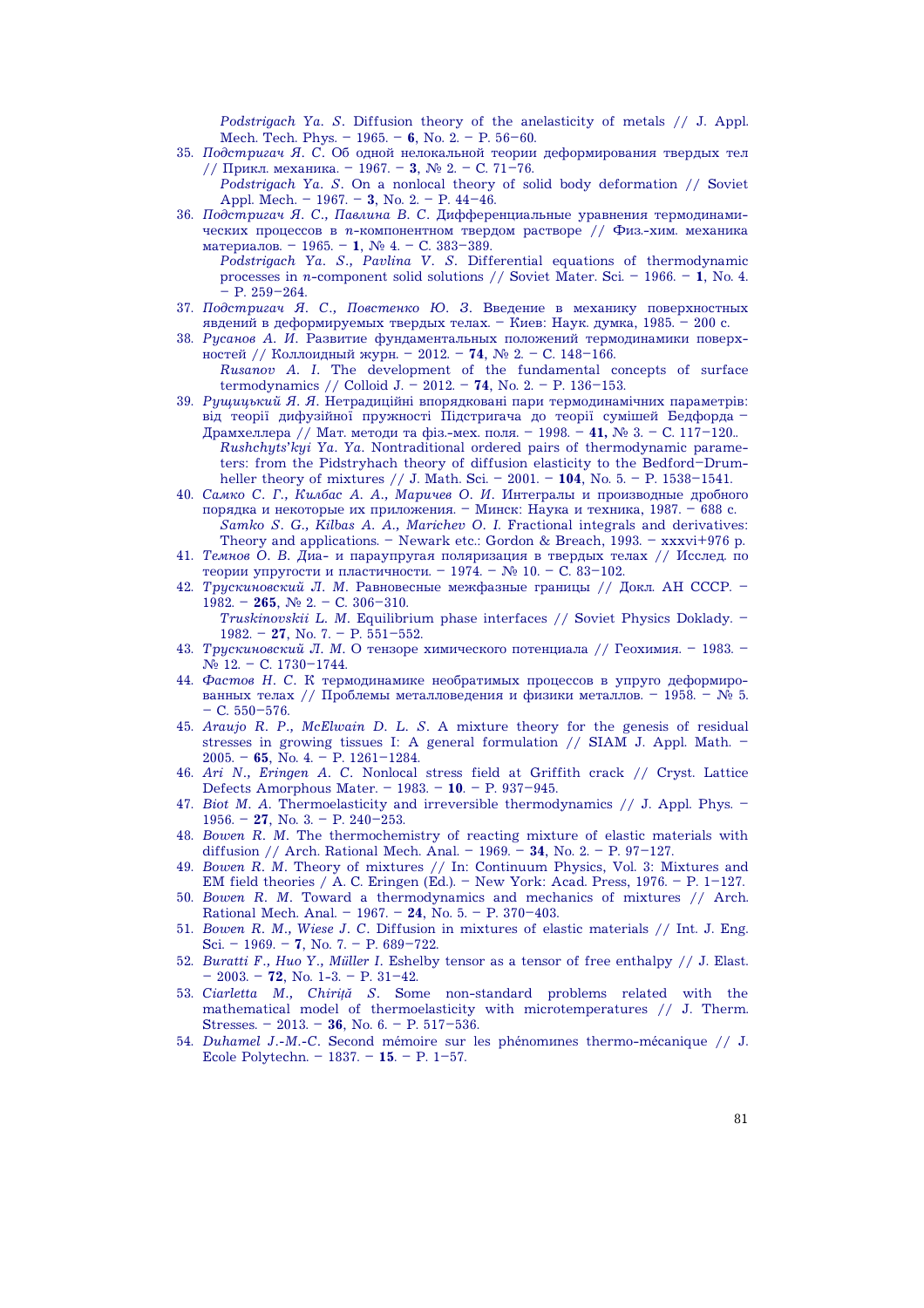- 55. *Edelen D. G. B*. Nonlocal field theories // In: Continuum Physics, Vol. 4: Polar and nonlocal theories / A. C. Eringen (Ed.). – New York: Acad. Press, 1976. – P. 75– 204.
- 56. *Eringen A. C.* Edge dislocation in nonlocal elasticity // Int. J. Eng. Sci. 1977. **15**, No. 3. – P. 177–183.
- 57. *Eringen A. C.* Line crack subject to shear // Int. J. Fracture. 1978. **14**, No. 4. P. 367–379.
- 58. *Eringen A. C.* Linear theory of nonlocal elasticity and dispersion of plane waves // Int. J. Eng. Sci. – 1972. – **10**, No. 5. – P. 425–435.
- 59. *Eringen A. C.* Nonlocal continuum field theories. New York: Springer, 2002. 376 p.
- 60. *Eringen A. C.* On differential equations of nonlocal elasticity and solutions of screw dislocation and surface waves // J. Appl. Phys. – 1983. – **54**, No. 9. – P. 4703–4710.
- 61. *Eringen A. C.* Screw dislocation in nonlocal elasticity // J. Phys. D: Appl. Phys. 1977. – **10**, No. 5. – P. 671–678.
- 62. *Eringen A. C.* Theory of micropolar elasticity // In: Fracture, Vol. 2 / H. Liebowitz (Ed.). – New York: Acad. Press, 1968. – P. 621–729.
- 63. *Eringen A. C.* Theory of nonlocal thermoelasticity // Int. J. Eng. Sci. 1974. **12**, No. 12. – P. 1063–1077.
- 64. *Eringen A. C.* Vistas of nonlocal continuum physics // Int. J. Eng. Sci. 1992. **30**, No.  $10. - P. 1551 - 1565$ .
- 65. *Eshelby J. D.* The continuum theory of lattice defects // In: Solid State Physics, Vol. 3 / F. Seitz, D. Turnbull (Eds.). – New York: Acad. Press, 1956. – P. 79–144.
- 66. *Fick A.* Über Diffusion // Ann. Phys. 1855. **94**. S. 59–86.
- 67. *Fourier J. B. J.* Théorie analytique de la chaleur. Paris: Firmin Didot, 1822. 639 p.
- 68. *Gorenflo R., Luchko Yu., Mainardi F.* Analytical propertyies and applications of the Wright function // Fract. Calc. Appl. Anal. – 1999. – **2**, No. 4. – P. 383–414.
- 69. *Gorenflo R., Mainardi F.* Fractional calculus: integral and differential equations of fractional order // Fractals and fractional calculus in continuum mechanics / Eds. A. Carpinteri, F. Mainardi. – Wien: Springer, 1997. – P. 223–276.
- 70. *Gorsky W. S.* Theorie der elastischen Nachwirkung in ungeordneten Misch-Kristallen (elastische Nachwirkung zweiter Art) // Phys. Z. Sowjetunion. – 1935. – **8**, No. 1. – P. 457–471.
- 71. *Green A. E., Naghdi P. M.* On thermal effects in the theory of shells // Proc. Roy. Soc. London. Ser. A. – 1979. – **365**, No. 1721. – P. 161–190.
- 72. *Grinfel'd M. A.* On heterogeneous equilibrium of nonlinear elastic phases and chemical potential tensors // Int. J. Eng. Sci. – 1981. – **19**, No. 7. – P. 1031–1039.
- 73. *Grinfeld M. A.* Thermodynamic methods in the theory of heterogeneous systems. Harlow: Longman, 1991. – 399 p.
- 74. *Grot R. A.* Thermodynamics of a continuum with microstructure // Int. J. Eng. Sci. – 1969. – **7**, No. 8. – P. 801–814.
- 75. *Gurtin M. E., Pipkin A. C.* A general theory of heat conduction with finite wave speeds // Arch. Ration. Mech. Anal. – 1968. – **31**, No. 2. – P. 113–126.
- 76. *Herrmann R.* Fractional calculus: An introduction to physicists. Singapore: World Scientific, 2014. – 261 p.
- 77. *Ieşan D.* Thermoelasticity of bodies with microstructure and microtemperatures // Int. J. Solids Struct. – 2007. – **44**, No. 25-26. – P. 8648–8662.
- 78. *Ieşan D., Quintanilla R.* On the theory of thermoelasticity with microtemperatures // J. Therm. Stresses. – 2000. – **23**, No. 3. – P. 199–215.
- 79. *Ieşan D., Quintanilla R.* On thermoelastic bodies with inner structure and microtemperatures // J. Math. Anal. Appl. – 2009. – **354**, No. 1. – P. 12–23.
- 80. *Kilbas A. A., Srivastava H. M., Trujillo J. J.* Theory and applications of fractional differential equations. – Amsterdam: Elsevier, 2006. – 523 p.
- 81. *Kröner E.* Allgemeine Kontinuumstheorie der Versetzungen und Eigenspannungen // Arch. Ration. Mech. Anal. – 1959. – **4**, No. 1. – P. 273–334.
- 82. *Kröner E.* Elasticity theory of materials with long-rang cohesive forces // Int. J. Solids Struct. – 1967. – **3**, No. 5. – 731–742.
- 83. *Kunin I. A.* Theory of elastic media with microstructure I. One-dimensional models. – Berlin: Springer, 1982. – viii+296 p.
- 84. *Kunin I. A.* Theory of elastic media with microstructure II. Three-dimensional models. – Berlin: Springer, 1983. – viii+274 p.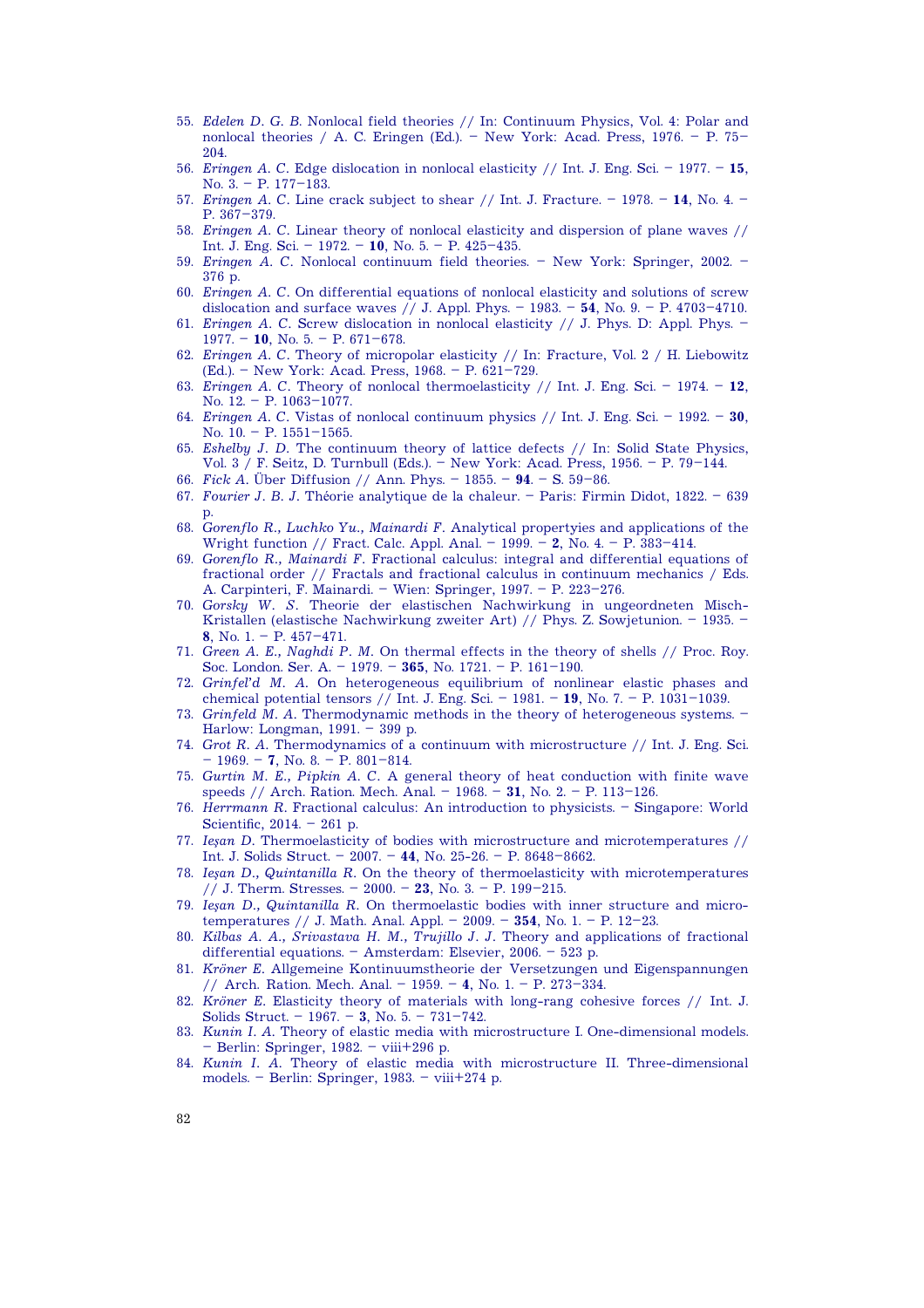- 85. *Liu I. S.* On interface equilibrium and inclusion problem // Continuum Mech. Thermodyn. – 1992. – **4**, No. 3. – P. 177–186.
- 86. *Magin R. L.* Fractional calculus in bioengineering. Connecticut: Begell House Publ., 2006. – 684 p.
- 87. *Mainardi F.* Fractional calculus and waves in linear viscoelasticity: An introduction to mathematical models. – London: Imperial College Press, 2010. – 347 p.
- 88. *Neumann F.* Vorlesungen über die Theorie des Elasticität des festen Körper und des Lichtäthers. – Leipzig: Teubner, 1895. – 374 S.
- 89. *Nigmatullin R. R.* To the theoretical explanation of the "universal response" // Phys. Stat. Sol. (b). – 1984. – **123**, No. 2. – P. 739–745.
- 90. *Nigmatullin R. R.* On the theory of relaxation for systems with "remnant" memory // Phys. Stat. Sol. (b). – 1984. – **124**, No. 1. – P. 389–393.
- 91. *Nowacki W.* Dynamical problems of thermodiffusion in solids I, II, III // Bull. Acad. Polon. Sci. Sér. Sci. Tech. – 1974. – **23**. – P. 55–64, 129–135, 257–266.
- 92. *Nowacki W.* Dynamic problems of thermodiffusion in elastic solids // Proc. Vibr. Probl. – 1974. – **15,** No. 2. – P. 105–128.
- 93. *Podio-Guidugli P.* Configurational balances via variational arguments // Interfaces Free Boundaries. – 2001. – **3**, No. 2. – P. 223–232.
- 94. *Podlubny I.* Fractional differential equations. New York: Acad. Press, 1999. 340 p.
- 95. *Povstenko Y. Z.* Axisymmetric ring loading in a nonlocal elastic space // Int. J. Eng. Sci. – 2001. – **39**, No. 3. – P. 285–302.
- 96. *Povstenko Y. Z.* Circular dislocation loops in non-local elasticity // J. Phys. D: Appl. Phys. – 1995. – **28**, No. 1. – P. 105–111.
- 97. *Povstenko Y. Z.* Fractional Cattaneo-type equations and generalized thermoelasticity // J. Therm. Stresses.  $-2011. - 34$ , No. 2.  $- P$ . 97-114.
- 98. *Povstenko Y. Z.* Fractional heat conduction equation and associated thermal stresses // J. Therm. Stresses. – 2005. – **28**, No. 1. – P. 83–102.
- 99. *Povstenko Y. Z.* Imperfections in nonlocal elasticity // J. Phys. (Paris). 1998. **8**, No. 8. – P. 309–316.
- 100. *Povstenko Y. Z.* Non-local equations in mathematics and physics. Theory of nonlocal elasticity // Prace Naukowe Wyższej Szkoły Pedagogicznej w Częstochowie. Matematyka. – 1997. – **5**. – P. 89–96.
- 101. *Povstenko Y. Z.* Straight disclinations in nonlocal elasticity // Int. J. Eng. Sci. 1995. – **33**, No. 4. – P. 575–582.
- 102. *Povstenko Y. Z.* Stresses exerted by a source of diffusion in a case of a non-parabolic diffusion equation // Int. J. Eng. Sci. – 2005. – **43**, No. 11-12. – P. 977–991.
- 103. *Povstenko Y. Z.* The use of differential equations of nonlocal elasticity for description of crystal imperfections  $// Z$ . angew. Math. Mech. – 1996. – **75**, Suppl. 5. – P. 407–408.
- 104. *Povstenko Y. Z*. Thermoelasticity which uses fractional heat conduction equation // Мат. методи та фіз.-мех. поля. – 2008. – **51,** № 2. – С. 239–246. J. Math. Sci. – 2009. – **162**, No. 2. – P. 296–305.
- 105. *Povstenko Y. Z.* Two-dimensional axisymmetric stresses exerted by instantaneous pulses and sources of diffusion in an infinite space in a case of time-fractional diffusion equation // Int. J. Solids Struct. – 2007. – **44**, No. 7-8. – P. 2324–2348.
- 106. *Povstenko Y. Z., Kubik I.* Concentrated ring loading in a nonlocal elastic medium // Int. J. Eng. Sci. – 2005. – **43**, No. 5-6. – P. 457–471.
- 107. *Povstenko Y. Z., Matkovskii O. A.* Circular disclination loops in nonlocal elasticity // Int. J. Solids Struct. – 2000. – **37**, No. 44. – P. 6419–6432.
- 108. *Povstenko Y.* Fractional thermoelasticity. New York: Springer, 2015. 253 p.
- 109. *Povstenko Y.* Generalized theory of diffusive stresses associated with the timefractional diffusion equation and nonlocal constitutive equations for the stress tensor // Comput. Math. Appl. – Article in press. – doi.org/10.1016/j.camwa.2016.02.034.
- 110. *Povstenko Y.* Linear fractional diffusion-wave equation for scientists and engineers. – New York: Birkhäuser, 2015. – 460 p.
- 111. *Povstenko Y.* Non-axisymmetric solutions to time-fractional diffusion-wave equation in an infinite cylinder // Fract. Calcul. Appl. Anal. – 2011. – **14**, No. 3. – P. 418–435.
- 112. *Povstenko Y.* Theories of thermal stresses based on space-time-fractional telegraph equations // Comput. Math. Appl. – 2012. – **64**, No. 10. – P. 3321–3328.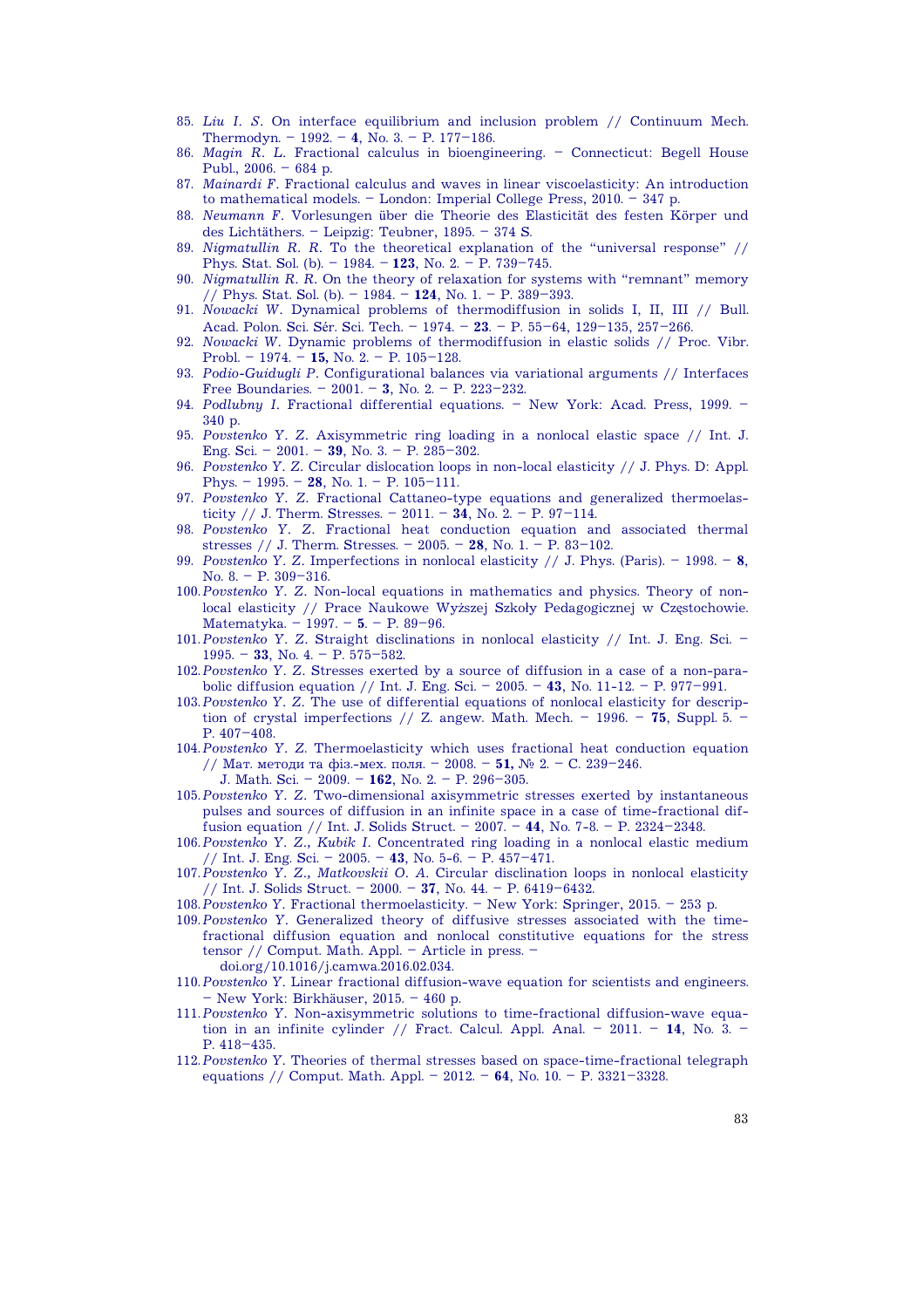- 113. *Povstenko Y.* Theory of thermoelasticity based on the space-time-fractional heat conduction equation // Phys. Scr. T. – 2009. –  $136. - 014017 - 1 - 6$ .
- 114. *Povstenko Y.* Thermoelasticity based on fractional heat conduction equation // Proc. 6th Int. Congr. Thermal Stresses (26–29 May 2005, Vienna, Austria) / Eds. F. Ziegler, R. Heuer, C. Adam. – Vol. 2. – Vienna: Vienna University of Technology, 2005. – P. 501–504.
- 115. *Rubin M. B.* A uniqueness theorem for thermoelastic shells with generalized boundary conditions // Quart. Appl. Math. – 1986. – **44**, No. 3. – P. 431–440.
- 116. *Rusanov A. I.* Advances in thermodynamics of solid surfaces // Pure Appl. Chem. – 1989. – **61**, No. 11. – P. 1945–1948.
- 117. *Rusanov A. I.* Problems on surface thermodynamics // Pure Appl. Chem. 1992. **64**, No. 1. – P. 111–124.
- 118. *Rusanov A. I.* Thermodynamics of solid surfaces // Surface Sci. Rep. 1996. **23**, No.  $6-8.$  – P.  $173-247.$
- 119. *Rusanov A. I.* Surface thermodynamics revisited // Surface Sci. Rep. 2005. **58**, No. 5-8. – P. 111–239.
- 120. *Rusanov A. I., Shchekin A. K., Tatyanenko D. V.* Grand potential in thermodynamics of solid bodies and surfaces // J. Chem. Phys. – 2009. – **131**, No. 16. – 161104.
- 121. *Rushchitsky J.* Theory of waves in materials. Copenhagen: Ventus Publishing ApS, 2011. – 270 p.
- 122. *Samohýl I.* Thermodynamics of mixtures of reacting and non-reacting fluids with heat conduction, diffusion and viscosity // Int. J. Non-Linear Mech. – 1997. – **32**, No. 2. – P. 241–257.
- 123. *Samohýl I.* Thermodynamics of non-reacting mixtures of any symmetry with heat conduction, diffusion and viscosity  $//$  Int. J. Non-Linear Mech.  $-$  1997.  $-$  **32**, No. 2.  $-$  P. 235 $-240$ .
- 124. Samohýl I., Pabst W. Phase equilibrium in non-nuids and non-nuid mixtures // Int. J. Non-Linear Mech. – 2004. – **39**, No. 2. – P. 247–263.
- 125. *Samohýl I., Pabst W.* The Eshelby relation in mixtures // Int. J. Non-Linear Mech. – 1997. – **32**, No. 2. – P. 227–233.
- 126. *Scalia A., Svanadze M.* On the representations of solutions of the theory of thermoelasticity with microtemperatures // J. Therm. Stresses. – 2006. – **29**, No. 9.  $- P. 849 - 863$
- 127. *Scalia A., Svanadze M.* Potential method in the linear theory of thermoelasticity with microtemperatures  $//$  J. Therm. Stresses.  $-$  2009.  $-$  32, No. 10.  $-$  P. 1024 $-$ 1042.
- 128. *Scalia A., Svanadze M., Tracinà R.* Basic theorems on the equilibrium theory of thermoelasticity with microtemperatures // J. Therm. Stresses. – 2010. – **33**, No. 8.  $-$  P. 721–753.
- 129. *Shimizu I.* Nonhydrostatic and nonequilibrium thermodynamics of deformable materials // J. Geophys. Res. – 1992. – **97**, No. B4. – P. 4587–4597.
- 130. *Stuke B.* Allgemeine Rahmengleichungen der Kontinuumsdynamik // Phys. Lett. – 1966. – **21**, No. 6. – P. 649–650.
- 131. *Stuke B.* Tensorielle chemische Potential: eine notwendige Erweiterung der Gibbs'schen Thermodynamik // Z. Naturforsch. A. – 1975. – **30**, No. 11. – P. 1433– 1440.
- 132. *Svanadze M.* Fundamental solutions of the equations of the theory of thermoelasticity with microtemperatures  $//$  J. Therm. Stresses. – 2004. – 27, No. 2. – P. 151–170.
- 133. *Trusdell C.* Rational thermodynamics. New York: McGraw-Hill, 1969. 208 p.
- 134. *Uchaikin V. V.* Fractional derivatives for physicists and engineers. Heidelberg: Springer, 2013. – 385 p.
- 135. *Wei C.* A theoretical framework for modeling the chemomechanical behavior of unsaturated soils // Vadose Zone J. – 2014. – **13**, No. 9. – P. 1–21.
- 136. *West B. J., Bologna M., Grigolini P.* Physics of fractal operators. New York: Springer, 2003. – 354 p.
- 137. *Woźniak C.* Thermoelasticity of bodies with micro-structrure // Arch. Mech. Stos. – 1967. – **19**, No. 3. – P. 335–365.
- 138. *Woźniak C.* Thermoelasticity of non-simple oriented materials // Int. J. Eng. Sci. 1967. – **5**, No. 8. – P. 605–612.
- 139. *Wyrwał J., Marynowicz A., Świrska J.* On tensorial forms of thermodynamic potentials in mixtures theory // Int. J. Solids Struct. – 2009. – **46**, No. 11-12. – P. 2293–2297.